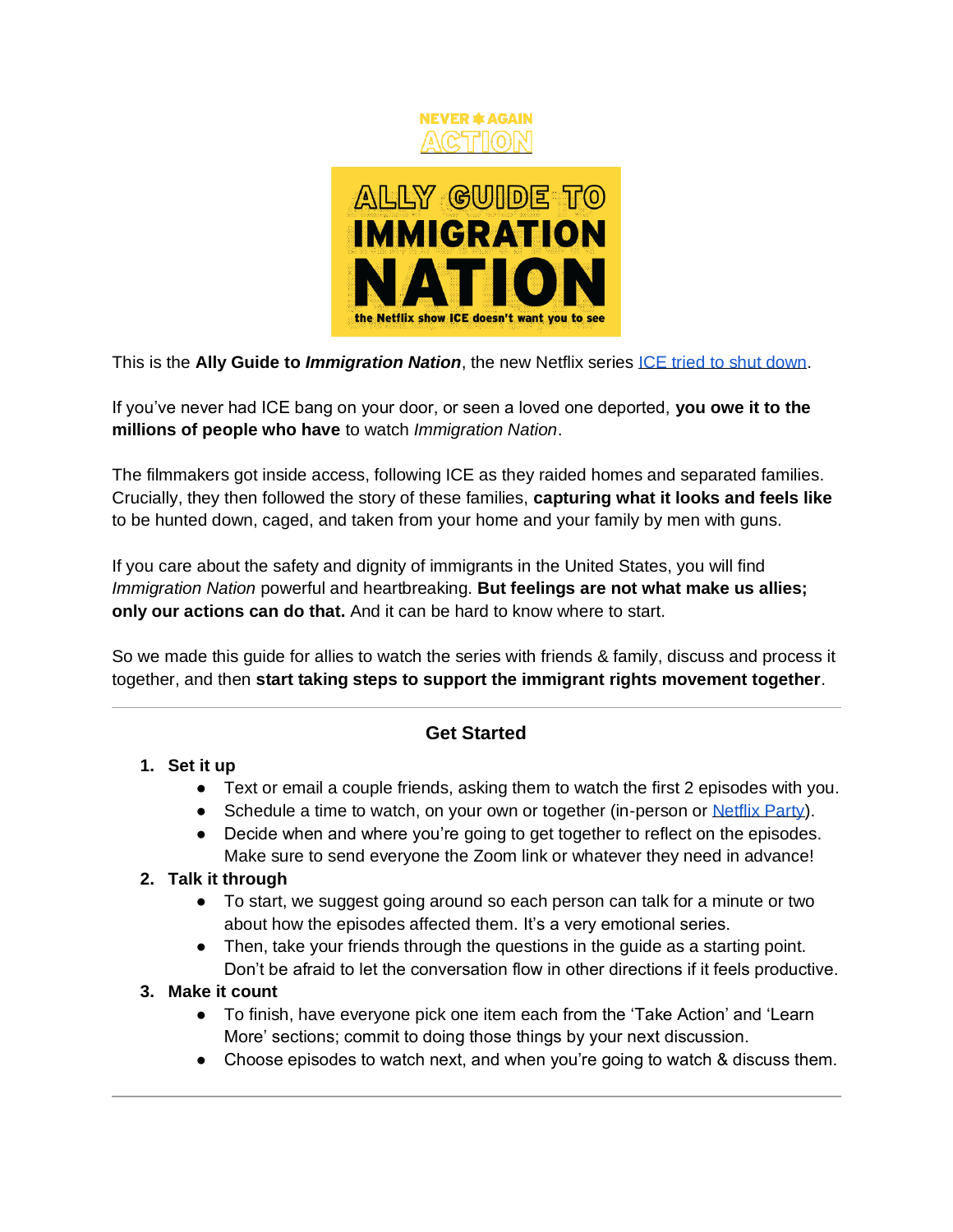## **Episode Guide**

[Episode 1:](#page-2-0) Installing Fear [Episode 2:](#page-4-0) Maintaining Vigilance [Episode 3:](#page-6-0) The Power of the Vote Episode 4: The New Normal [coming soon] Episode 5: The Right Way [coming soon] Episode 6: Prevention Through Deterrence

#### **Content Warning**

Undocumented activists tell us that *Immigration Nation* is traumatic for those who have experienced ICE's reign of terror firsthand. Please be mindful when discussing it on social media, and include a note like "*Warning: Contains traumatizing footage of ICE violence."*

**We do not suggest** inviting people you know who have reason to fear ICE, or have experienced ICE violence, to watch or discuss the series with you. **This guide is intended to help allies process with each other**; for us to better understand ICE and the harm they cause, without asking directly affected people to relive traumatizing experiences they've had.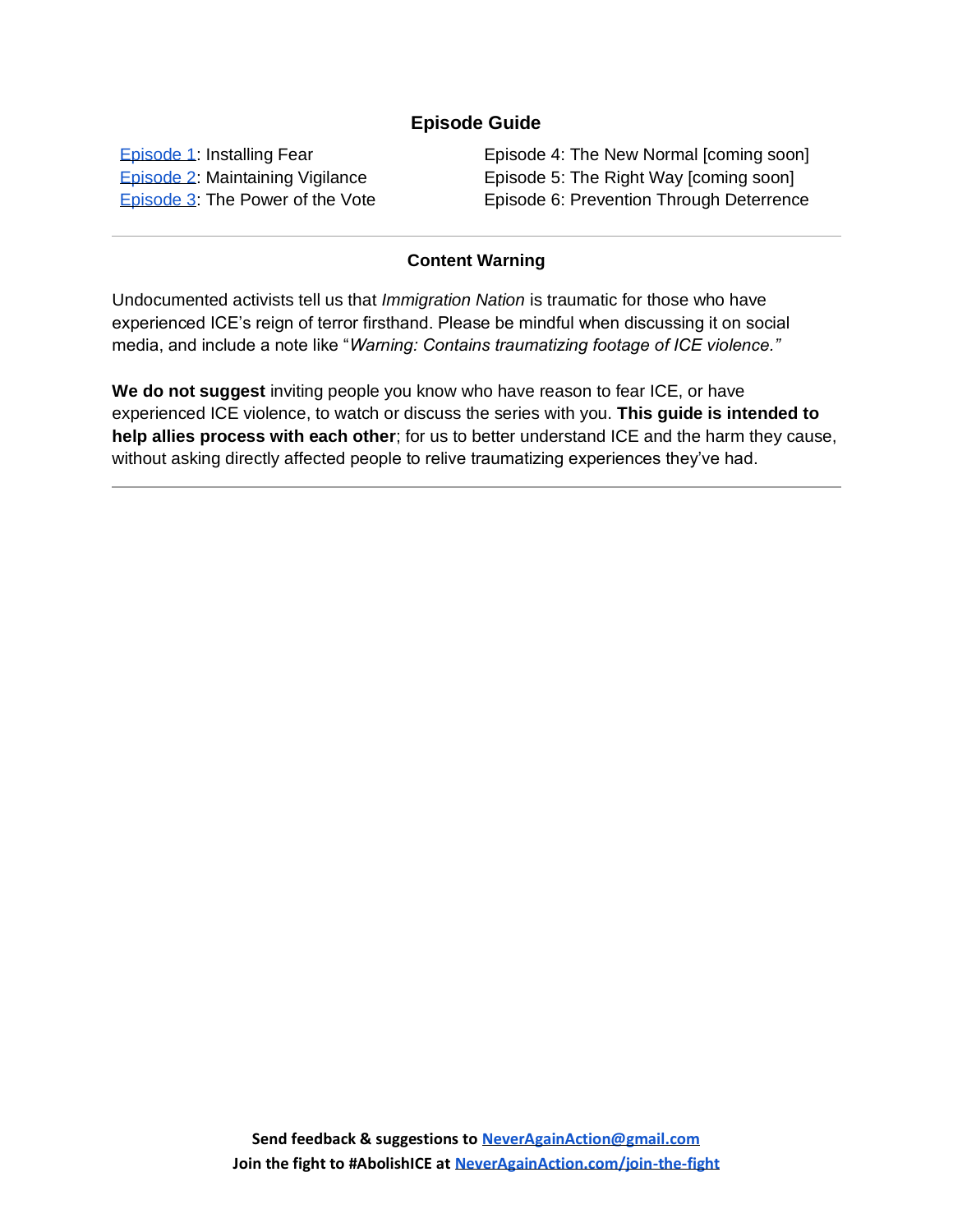## <span id="page-2-0"></span>**Episode 1: Installing Fear**

Discussion Questions

**1.** At 22:55, [an unnamed man describes why he came to the United States:](https://youtu.be/PXUbsKcj-PI) *"I left my country because my father was murdered. I don't know what the problem was, but they told me if I didn't leave the country, they would kill me also. And this is still the case. I know that they will kill me as soon as I arrive."* 

Under what circumstances did your non-Native ancestors come to the United States? How bad would the conditions need to be where you live, before you would flee to another country undocumented? What added obligations does America have to immigrants fleeing from the many countries where our government has supported coups, dictatorships, or violent and exploitative corporations?

2. At 27:50 [we hear from Arturo, an ICE Deportation Officer.](https://youtu.be/5vdHxROFDr8) He describes the experience of being confronted for deporting someone's mother, and explains how he views his role in making decisions: *"I'm a soldier, I was in the military before, I do what I'm told. I do what I'm told."*

At 42:48 [we hear from an ICE agent named Judy:](https://youtu.be/5liYywTksyw) *"When you first start this job, it is kind of hard. You do let your emotions become part of what you do, in the beginning, just because you're a human being...And you just have to kinda learn how to separate your personal feelings and your personal emotions from doing your work."*

What associations do you have with the concept of "just following orders"? What do you think of the way Judy describes her emotions and her work? What are the dangers of her approach? In American workplaces, when is emotion acceptable or unacceptable? How does that change depending on the race, gender, or class of the worker?

3. At 41:45 [we see ICE take a father away from his crying child,](https://youtu.be/uqbADl7cdSA) in order to deport him. Usually the term 'family separation' is applied specifically to the Trump administration's border policy, but clearly other ICE deportations are also family separations.

How does family separation at the border differ from family separation in our cities? To what extent is family separation a new problem, when people were actually being deported at a much higher rate under the Obama/Biden administration? What is different about the way the Trump administration separates families, and what is the same?

4. A large majority of Americans agree that it is wrong to be cruel to immigrant children, to take them from their families and inflict suffering on them.

Why are these practices more accepted when they are done to immigrant adults? When

**Send feedback & suggestions t[o NeverAgainAction@gmail.com](mailto:NeverAgainAction@gmail.com) Join the fight to #AbolishICE at [NeverAgainAction.com/join-the-fight](https://neveragainaction.com/join-the-fight)**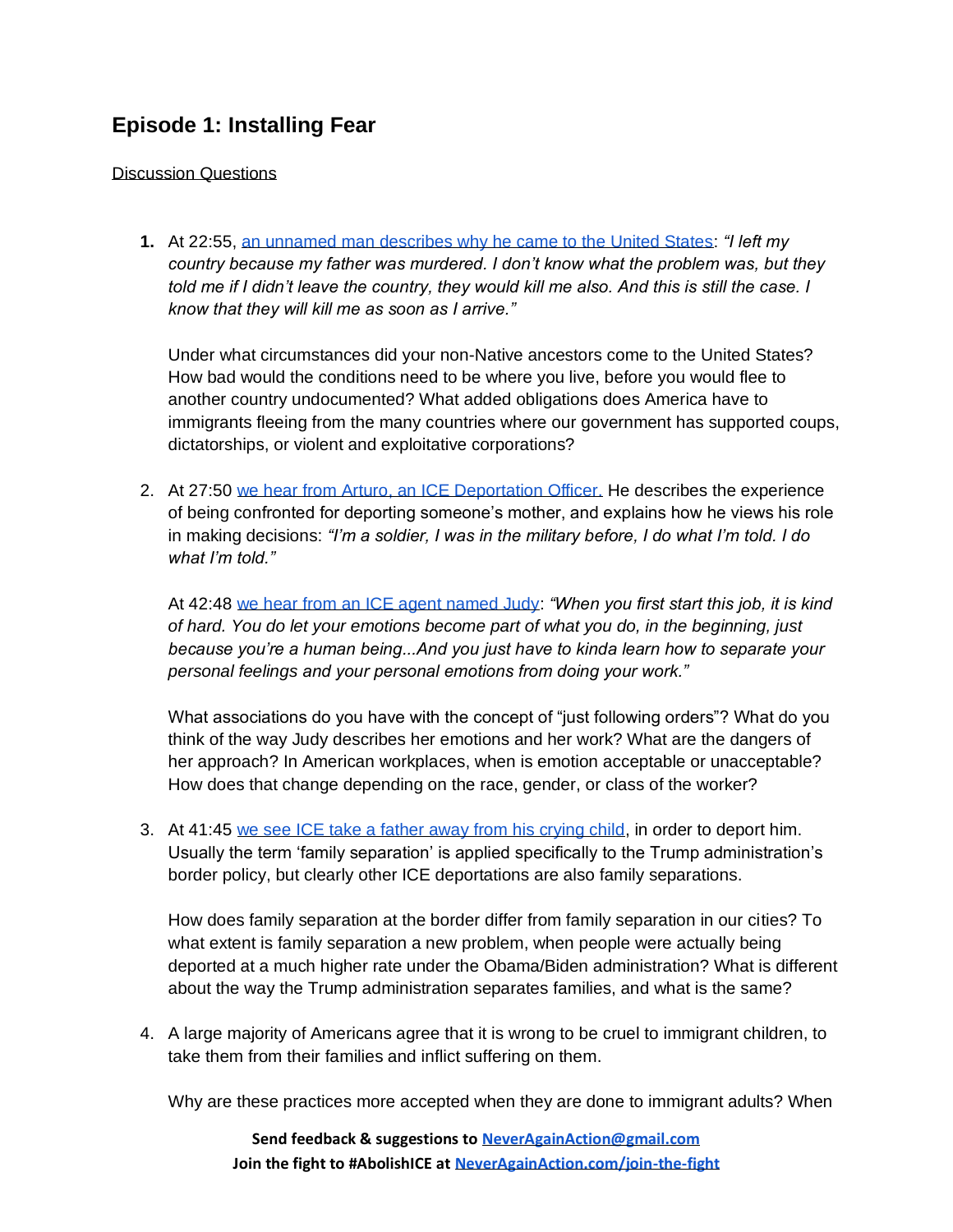immigrant advocates focus on the treatment of children because it resonates with more people, what does that mean for immigrant adults? How can we balance the need to frame our work in ways that will be popular with the public, **and** the need to challenge the widespread beliefs and biases about immigrants that created ICE and our immigration system in the first place?

5. In the documentary, ICE agents, politicians, and sometimes immigrants themselves use language that sorts immigrants into two categories: "good person" or "bad criminal."

How do ICE, Trump, and others use the idea of "bad criminal" immigrants? Who has been targeted by rhetoric about "bad criminals" in American policing, and what have been the consequences? Can you think of other examples where governments have used the label of "criminal" to justify abuse?

#### Take Action

- ❏ **Find out** where the nearest detention centers are using the [Freedom for Immigrants](https://www.freedomforimmigrants.org/map)  [map tool.](https://www.freedomforimmigrants.org/map) Once you have the names of nearby facilities, use that information to find and get connected to a local group organizing in connection with those detention centers.
- ❏ **Watch and share** [this quick video on how to film ICE](https://vimeo.com/447225087?mc_cid=5a80c20bce&mc_eid=1c9c19c935) effectively and safely, featuring Fiona Apple and created by Brooklyn Defender Services & WITNESS.
- ❏ **Join** [this phone zap](https://www.facebook.com/events/576785769660176/) to make calls for groups advancing demands to free immigrants and others incarcerated right now.

#### Learn More

- ❏ **Get up-to-date** on the national fight against detention. Join Detention Watch Network's [email list](https://www.detentionwatchnetwork.org/take-action/signup) to stay informed about local & national fights against immigrant detention.
- ❏ **Read** ["The Deportation Machine Obama Built for President Trump",](https://www.thenation.com/article/archive/the-deportation-machine-obama-built-for-president-trump/) a 2016 warning.
- ❏ **Study up on** ICE raids: Learn about the ways that groups are organizing to counter ICE raids, with the [ICE Raids Toolkit](https://www.immigrantdefenseproject.org/raids-toolkit/) from the Immigrant Defense Project and the Center for Constitutional Rights. Find a group doing that training and organizing near you.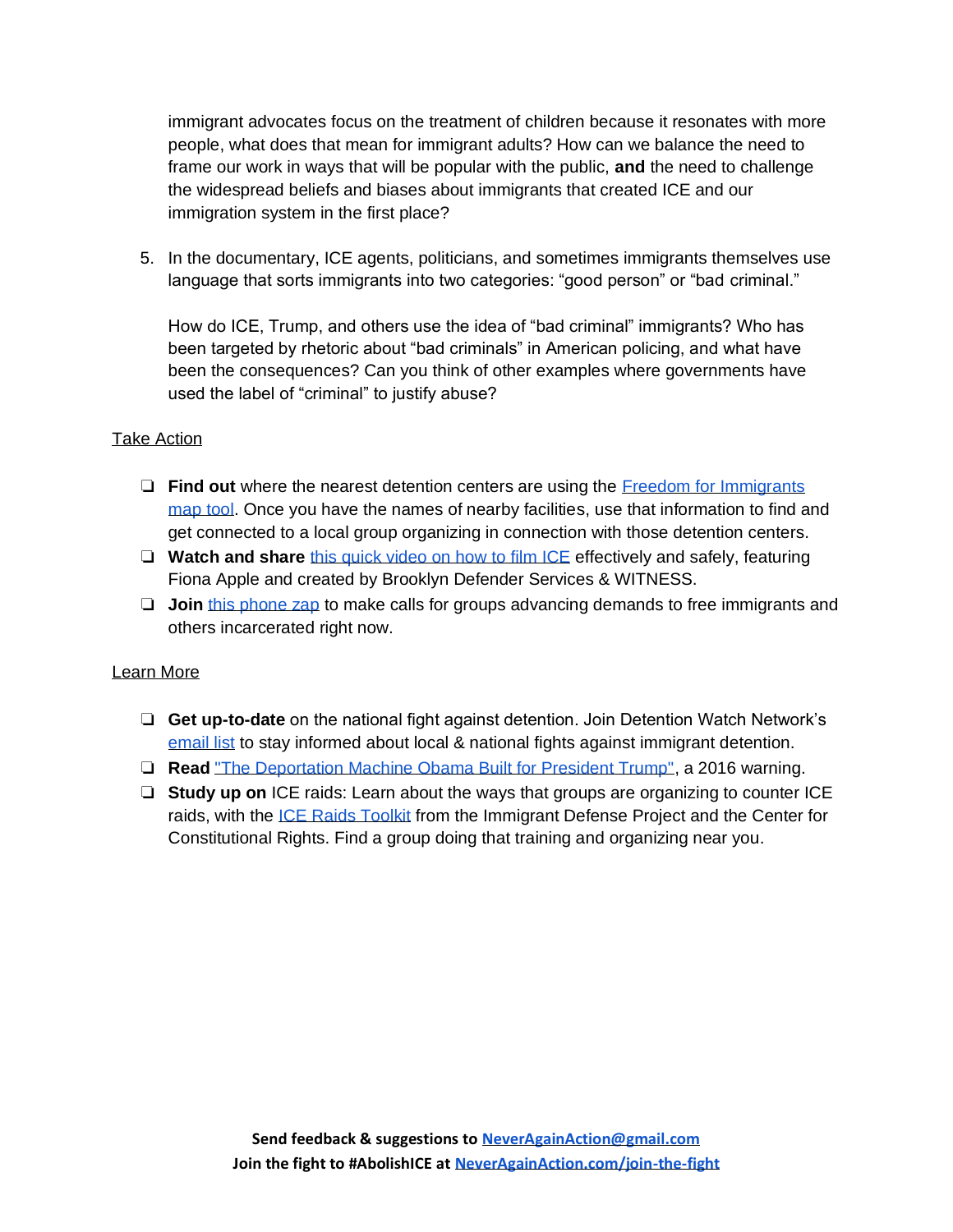# <span id="page-4-0"></span>**Episode 2: Maintaining Vigilance**

#### Discussion Questions

1. At 28:30, [Johana speaks](https://youtu.be/dXfk18cwSvI) about the emotional scars she sees in her three-year-old son after he's released from 40 days in Border Patrol detention.

What kind of long-term impacts do you think these policies will have on children like Johana's son? What about for the thousands of children who the U.S. has lost track of, and will never reunite with their families? How does the adopting out of immigrant children compare to experiences of family separation like the *[Kindertransport](https://www.bbc.co.uk/newsround/46877532)* that helped Jewish children escape Nazi-controlled areas, or the [forced relocation](https://www.pbsutah.org/whatson/pbs-utah-productions/unspoken-americas-native-american-boarding-schools) of Native children to boarding schools in the U.S. in the 19th and 20th centuries?

2. Like many people we met in episode 1, Carlos came to the U.S. fleeing gang violence in El Salvador. At 35:40, [an undercover NYPD detective suggests](https://youtu.be/IzrmmBcKQtg) that Carlos should be chosen to stay legally in the U.S. because he was a police officer in El Salvador.

Does Carlos being a police officer make him more deserving of safety than others facing violence in El Salvador? What, if anything, makes someone deserving or undeserving of safety?

3. [At 39:06, ICE supervisor Christian says:](https://youtu.be/CVIjK1FdGUE) *"There's an inherent kind of, I won't say joy, but satisfaction, in moving some of the people that I know, regardless of what public sentiment is, don't belong in this country."* 

What associations do you have with someone saying certain people don't belong in this country? Historically, what have been the consequences of this kind of thinking? Do you think there could be a moral and ethical way to define a group of people as not belonging and remove them, or is it an inherently dangerous way of thinking?

4. [At 39:24, ICE supervisor Christian says:](https://youtu.be/Fi2MpeiEcpE) *"I don't remove anybody. The judge does. I'm just the taxi driver that takes them from point A to point B."*

In the first two episodes, how have you seen ICE agents take responsibility for the impact of their actions, or place the responsibility on others? In what ways does the American immigration system make it easy for its workers to distance themselves? How does American culture encourage or discourage taking this kind of responsibility?

5. Were you surprised by anything you learned in the episode about immigration judges and the legal process surrounding immigration? Would you say the system is designed to produce justice? If not, what do you think it \*is\* designed to produce?

#### Take Action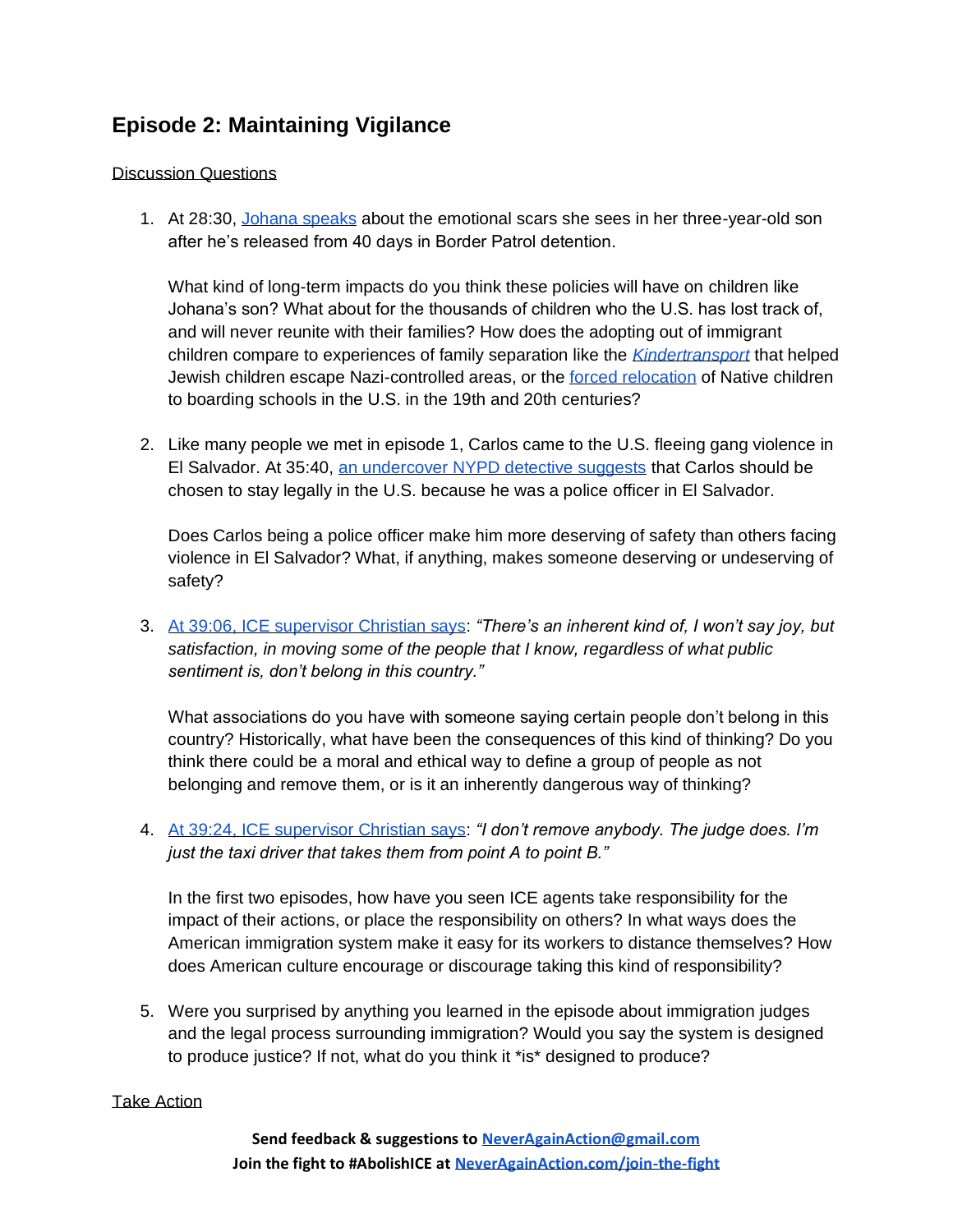- ❏ **[Share](https://www.netflix.com/watch/81001616)** [this episode.](https://www.netflix.com/watch/81001616) Of all the episodes, we think episode 2 does the best job of connecting the immigration policy debate with the impact it has on real human beings.
- ❏ **Talk** about immigration with your family and friends. As a starting point for figuring out how to do it in an empathetic, age-appropriate way, check out the RAICES Family [Guide.](https://www.raicestexas.org/wp-content/uploads/2020/07/RAICES-Family-Guide.pdf)
- ❏ **[Contact](https://txcivilrights.org/act/congress-investigate-the-illegal-detention-of-children-and-asylum-seekers-at-secret-hotels/)** [your member of Congress](https://txcivilrights.org/act/congress-investigate-the-illegal-detention-of-children-and-asylum-seekers-at-secret-hotels/) and ask them to investigate ICE's secret detention of children in hotels. You can read more about this practice in this [Texas Tribune article.](https://www.texastribune.org/2020/08/04/border-migrant-children-hotels/?utm_campaign=trib-social&utm_content=1596632408&utm_medium=social&utm_source=twitter)

## Learn More

- ❏ **Read** [this article](https://www.washingtonpost.com/news/posteverything/wp/2017/07/20/deporting-people-made-central-americas-gangs-more-deportation-wont-help/) about how American immigration policy led to the creation of gangs like MS-13 in El Salvador, and how current immigration policy is making things worse there.
- ❏ **Watch** Warshan Shire's poem ['Home'.](https://www.youtube.com/watch?v=nI9D92Xiygo)
- ❏ **[See the numbers](https://www.pewresearch.org/fact-tank/2020/03/02/how-border-apprehensions-ice-arrests-and-deportations-have-changed-under-trump/)** on deportations under Obama and Trump--and what Americans think about it.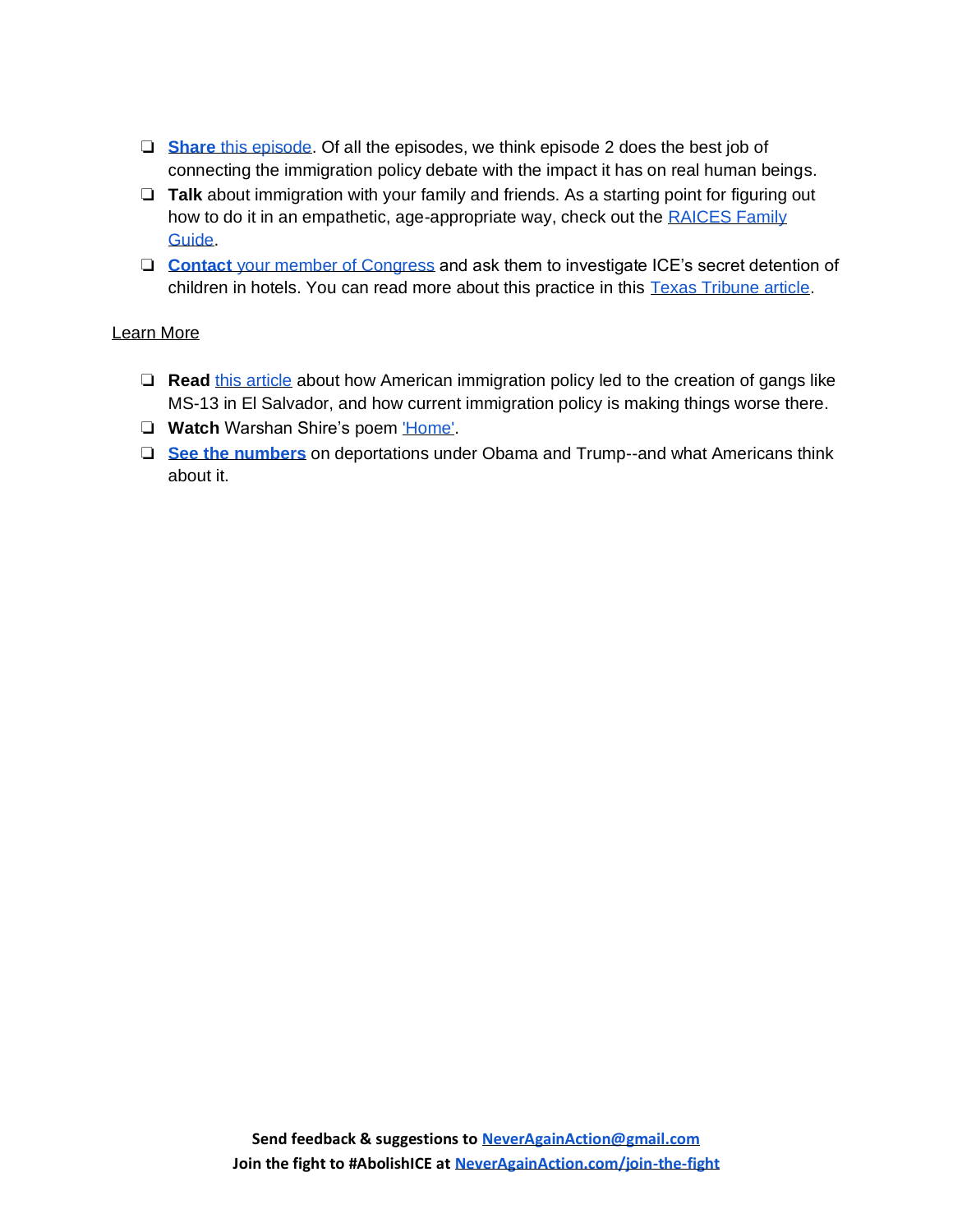## <span id="page-6-0"></span>**Episode 3: The Power of the Vote**

1. At 6:43, [an ICE agent explains that](https://youtu.be/rNZRSbgM8k0) *"even under the Obama administration, when we had the priorities, that really didn't limit anything. What people didn't realize is, there was this little fine print at the bottom that said 'you can arrest anybody you basically want to.'"*

The Obama/Biden administration actually deported people at a much faster rate than the Trump administration, but sparked far less outrage and activism among non-immigrants. Why do you think so many people only became aware and involved after Trump's election? What do we need to do to ensure that we, and the people we know, don't leave the fight and abandon immigrants whenever Trump leaves office?

2. At 15:37, [Mauricio says](https://youtu.be/4nvu5c6xvqQ) *"I got over 160 combat missions. I got blood on my shoes, how about you? People enjoy those freedoms because I got blood on my shoes, on my boots, on my desert camo."*

Whose blood is Mauricio talking about? What do you think about the idea of killing on behalf of the U.S. military as a way to 'earn' citizenship or legal status? In the American understanding of the invasions of Afghanistan and Iraq, how much attention is paid to the millions of refugees? In what ways do you think immigration and war are connected?

3. At 21:31, [Cesar lists some of the things that aren't safe for him](https://youtu.be/XxZujABsSHE) to do now that he's undocumented, and Fabiola describes how being undocumented has changed Cesar.

Which things on Cesar's list had you thought about already, and which ones were a surprise? What dangers and pressures do you think the COVID-19 pandemic has added for undocumented families? What do you see as the role of imagination, of trying to picture what it's like to be someone else, when ultimately undocumented people are the only ones who can truly know what their experience is like?

4. At 12:04, Sheriff candidate Gary McFadden [connects the terror that ICE causes in](https://youtu.be/gfj5jHUkHQU)  [immigrant communities with the terror that police cause in Black communities.](https://youtu.be/gfj5jHUkHQU) One thing he doesn't mention is the growing number of Black undocumented immigrants, who face racist policing \*and\* are disproportionately targeted by ICE for detention and deportation.

What similarities do you see between "immigration enforcement" (ICE) and "law enforcement" (police)? What links do you see between #AbolishICE and #DefundPolice? In what ways do you think this episode succeeded or failed to critically examine policing?

5. If you had the opportunity to say something to [Bryan Cox, the ICE spokesperson](https://youtu.be/NujqXC160g0) in the episode, what would it be? What seems to be motivating him? As allies, how can we prevent people in our communities from working for or with organizations like ICE? How should we treat people in our communities who choose to do this kind of work?

> **Send feedback & suggestions t[o NeverAgainAction@gmail.com](mailto:NeverAgainAction@gmail.com) Join the fight to #AbolishICE at [NeverAgainAction.com/join-the-fight](https://neveragainaction.com/join-the-fight)**